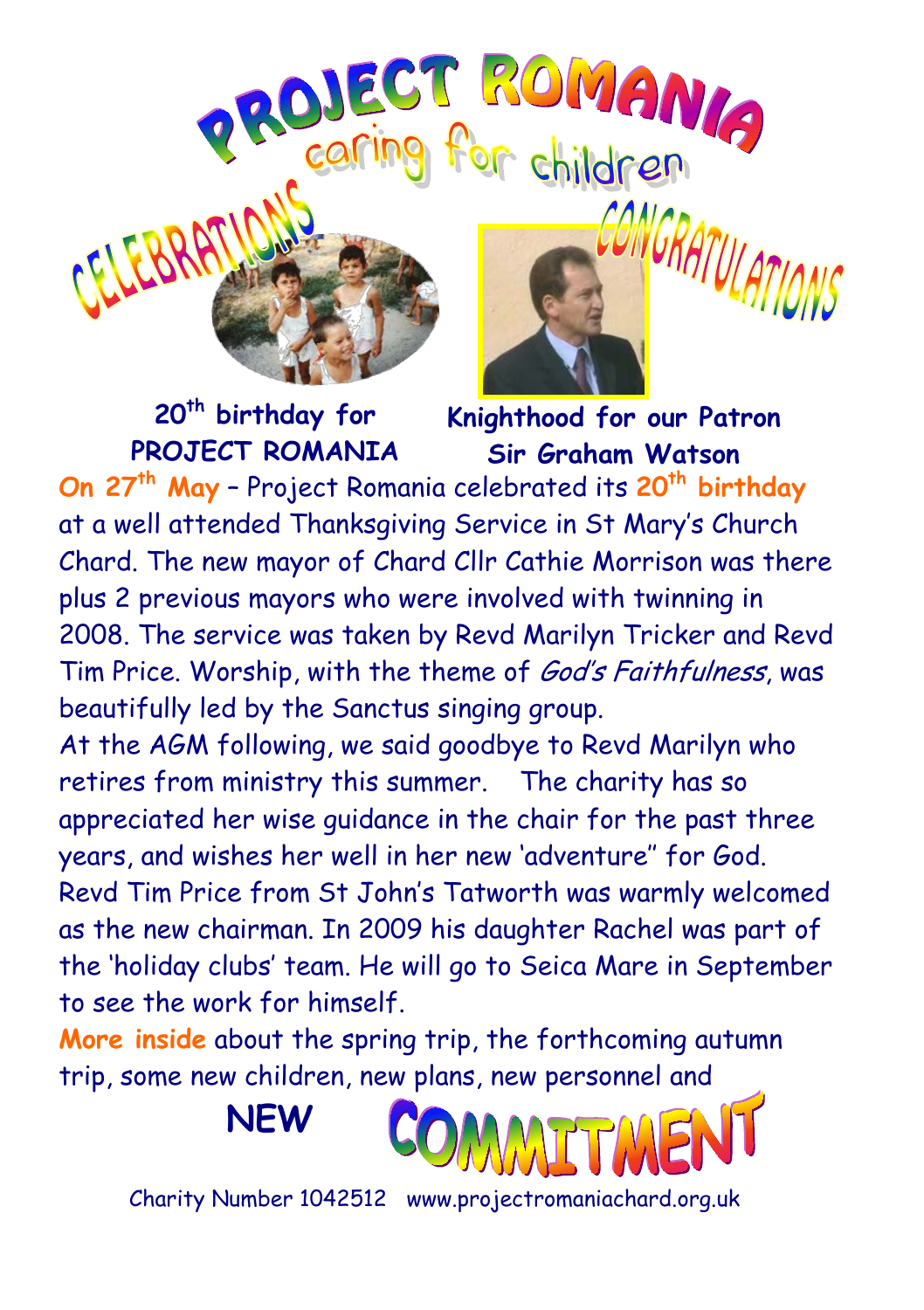### **2011 - SPRING and SUMMER CONGRATULATIONS**

to our Patron, Sir Graham Watson, for the Knighthood bestowed on him by Her Majesty the Queen in her Birthday honours list 2011;

> Cllr Jill Shortland (in Seica Mare 2009 as Chard Mayor to seal the twinning), received an OBE for her many years of excellent council work. Andy & Dawn Fletcher were presented with the Mayor of Chard's Outstanding Service Award for

their 20 year long association with Project Romania

**2011 TRIP –** Andy and Dawn were actually in Seica Mare during April and May for 4 weeks. One big difference was immediately apparent – a much bigger divide between 'rich' and 'poor', which is very noticeable in rural communities. Families, who once managed well, now struggle to cope. The government made much of the 'global crisis', so teachers and Town Hall workers, including mayors, had to take a **25% wage cut**.

However, in Seica Mare a new Kindergarten has been built (the old one had become dangerous), and there are grants for 'tarmacking' roads by the end of 2011, but the villages still do not have running water or sewage.



**21 families** are currently supported by Project Romania, all of whom are very poor. This support means that teenagers can get to school in Sibiu, and they really appreciate a family here caring for them. Some want contact with 'their family' and gave an email address, which is a 'first'. The education standard is noticeably higher in sponsored families – they want to be 'worthy' of the help. Annual prizes & bursaries are financed through the charity and help encourage both youngsters and teachers.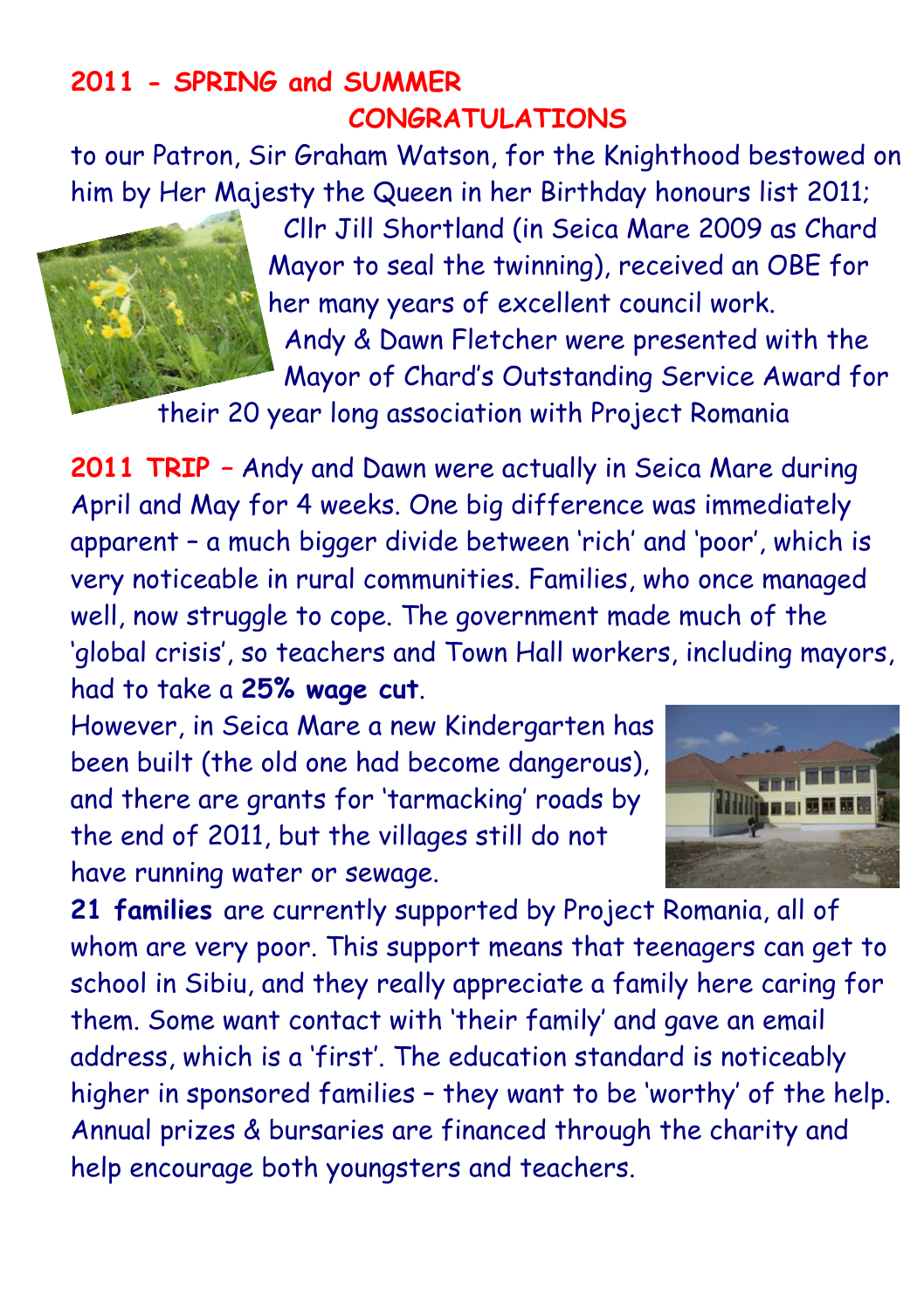**BREAD4BUIA** This programme is **HUGELY** appreciated by families in Buia **and** the Education Dept in Sibiu says - it is **vital.** That's the **GOOD NEWS ……**

## BUT there's BAD NEWS too

Project Romania sends £350.00 each month, but already has to cover a shortfall using General Funds. Even this amount no longer provides **1 loaf per child twice a week**, it only gives bread for 3 of the 4 weeks. SO the baker has to randomise his visits to make the deficit less painful ……

Regular monthly donations are **URGENTLY** needed to help this vital work continue in the autumn. 1 loaf costs 95p; some families have only £50 – £100 monthly …………

All the 'aid' programmes are reviewed bi-annually. The policy is to phase out aid as such. However, circumstances in Buia and Stenea are still dire with high unemployment, and consequently

#### **children are hungry ………**

Pray that this will change as 'jobs become available for many families' through work at the Rainbow Centre, meanwhile, **COULD YOU GIVE £8.00 A MONTH TO ENSURE THAT A POOR CHILD IN BUIA TAKES SOME BREAD HOME ?**

**SCHOOLS T**he 'official School visit' with the Director meant



 pleasantries over very strong coffee, and a tour of the schools, THEN a LONG list of "things needed"; in particular computers, as many were very old and no longer working. Nothing could be promised – but, they have

**so much less** than British schools. Can schools/businesses here help with equipment, either from here or bought in Romania. **Can YOU help Project Romania to help them?**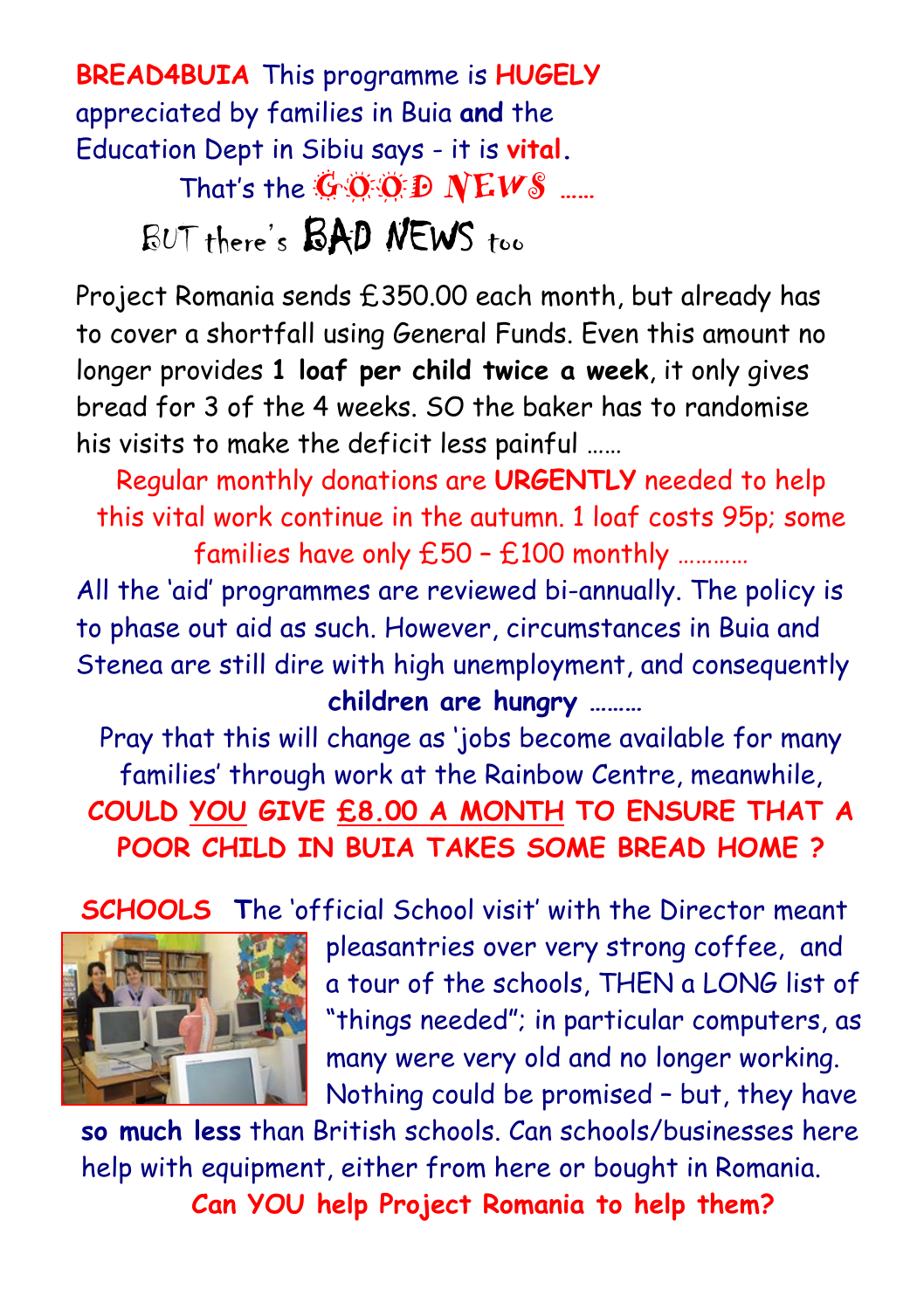**THE RAINBOW CENTRE OF HOPE –** In May the Mayor and Florin met Alistair Ozanne & 2 young men from "Fundatia Lumina", a Romanian Christian Charity prepared to take over the practicalities of building cabins & facilities & running residential Christian camps and courses. The boys measured, worked out costs, and made great computer images of the completed site. **Lumina chairman, Ioan Gatej**, plans to bring very poor children to the Centre for holidays as soon as it's ready. He and the mayor have arranged the lease of the Centre to Lumina for 49 years to ensure the stability of the work. There are also people from other churches, who are interested in working in, and through, the Centre. This has all been such a wonderful answer to prayer for Project Romania, and for Alistair and the Lumina team. BUT - the cost of all the work will not be small -

£24,000

is needed to bring this vision to fruition. However the benefit to villagers of Buia through employment, and to the community at

large will be ………… **HUGE**

**Please join in this exciting work by praying and helping with Fund Raising. (See back page for contact details)** Project Romania has spent 20 years **SHARING** the love of God by **CARING** for the poor and disadvantaged. The Centre is a venue for Camps and courses run by Christian staff. **An excellent charity in Saschiz** showed how much help the Centre could bring to this impoverished village with over 90% unemployment by providing a venue for students to learn how to preserve their valuable and unique countryside – see

 www.fundatia[-adept.org](http://www.fundatia-adept.org/) & an EU initiative [www.natura.org](http://www.natura.org/) **Young Denisa** (see over) demonstrated a real need for a place where disabled children & their carers can go for a break. God has led this far and we look forward to His new provision.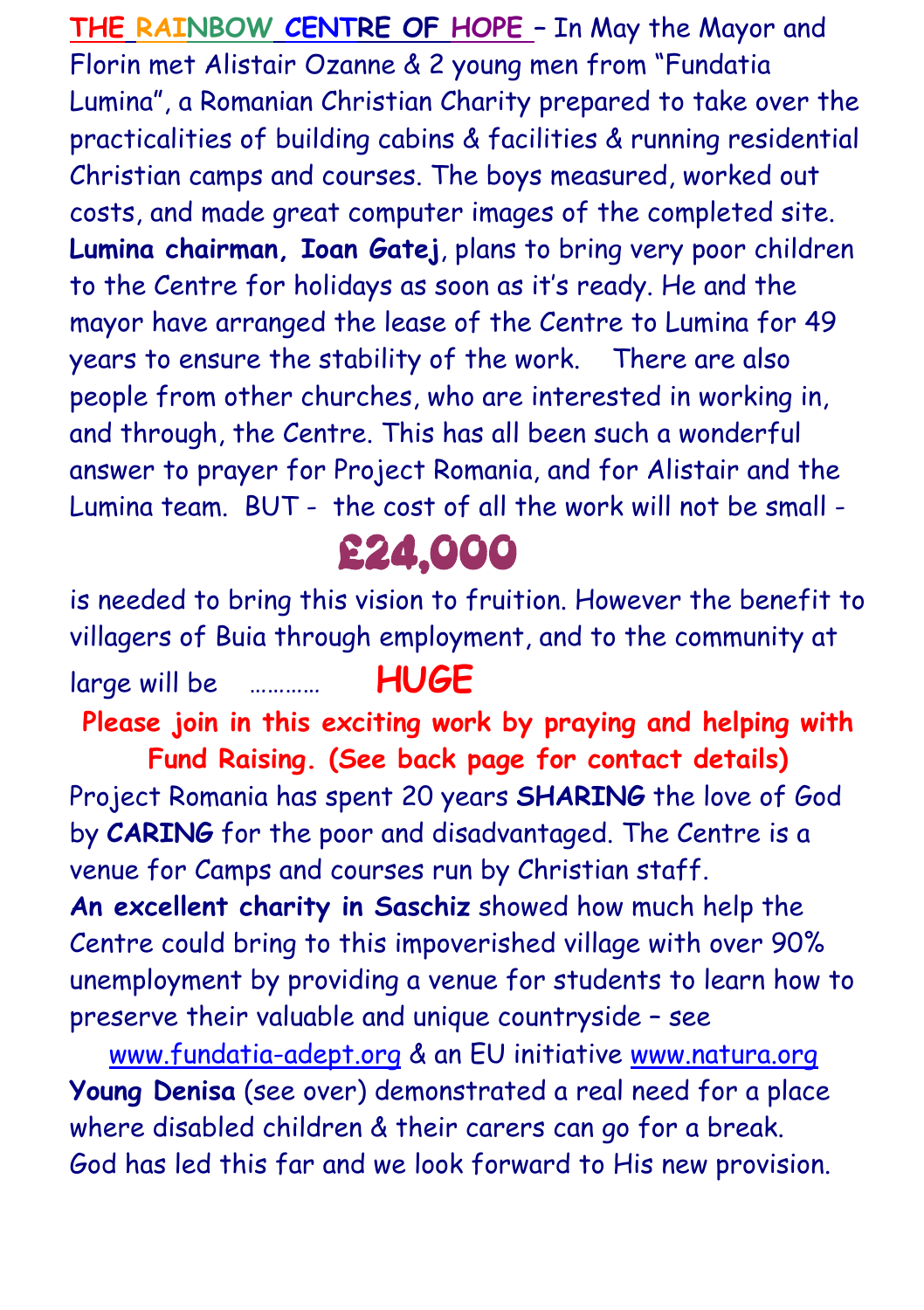

#### 3 cabins behind the Centre Computer generated image



# RAINBOW CENTRE OF HOPE

**STOP PRESSS NEWS direct from BUIA - JULY 2011** Onoriu, Ionuti and Tatu Ioan made a brilliant start, turning up at 0600. The central path to the top is almost dug out, though they have to deepen it a bit. The plan is to work 0600 to 1100 and 1800 to 2100 to avoid the hottest part of the day. It was 35C in the shade during the afternoon. We think we will be able to finish all of the routine maintenance jobs in July. It's a stitch in time; both the fence and the cabins are in need of a couple of coats of varnish. Once the trenches for the paths are dug out we'll work out the cost of materials for laying cement – hopefully to be done in September and October before the Autumn visit? bto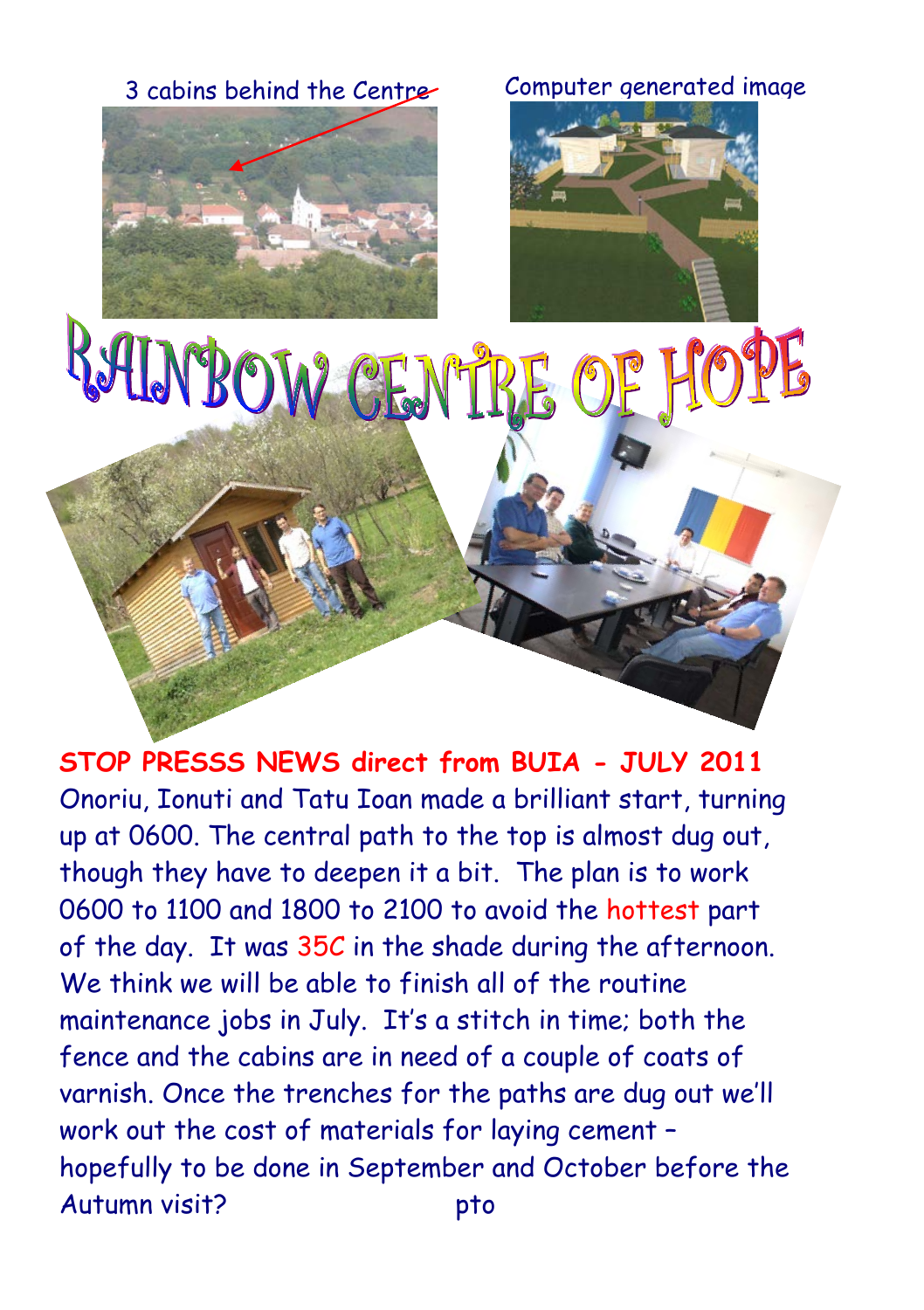Ana Gatej, the priest's wife, is very keen to forge links with Seica, Buia and Jucu, especially with young people. Too late for this year, but we're working on a programme for next year. When Ioan and Ana visited, Florin explained our intentions, my involvement, our vision etc. and it was very well received. Ioan spoke at length about Fundatia Lumina and what it had done. We agreed that a copy of Lumina Statutes should be held at Seica Mare Town Hall. Mayor Nicolae is very happy and will complete the paperwork to lease the Centre to 'Asociatia Lumina'.

Now the momentum is under way in Buia, (I can see how happy the villagers are to see action) it's important to keep it up as it helps to make Romanians responsible for the work.

By the way, it's totally impossible to operate in Buia without transport so we need to get a vehicle. There are a good few vehicles online in the range 1600 to 1900 Euros.

The question is, how much money is available imminently i.e. by the start of September? Once we know we can move forward - it will be so great for everyone if the work can continue – we will all pray towards that end<br>ALISTAIR

#### **Autumn Trip**

In order to find out what the charity does, Revd Tim Price is taking an 8 day self-funded trip this autumn, with Peter and Liz Rosser, June Roberts, Brian Turner and Andy and Dawn F, Some new people and some old hands! They'll meet sponsored families; see the Bread4Buia programme in operation and the work at the Rainbow Centre. Alistair will be with them for the week. Please pray that the Lord will bless this trip and fill the team with great enthusiasm for His work.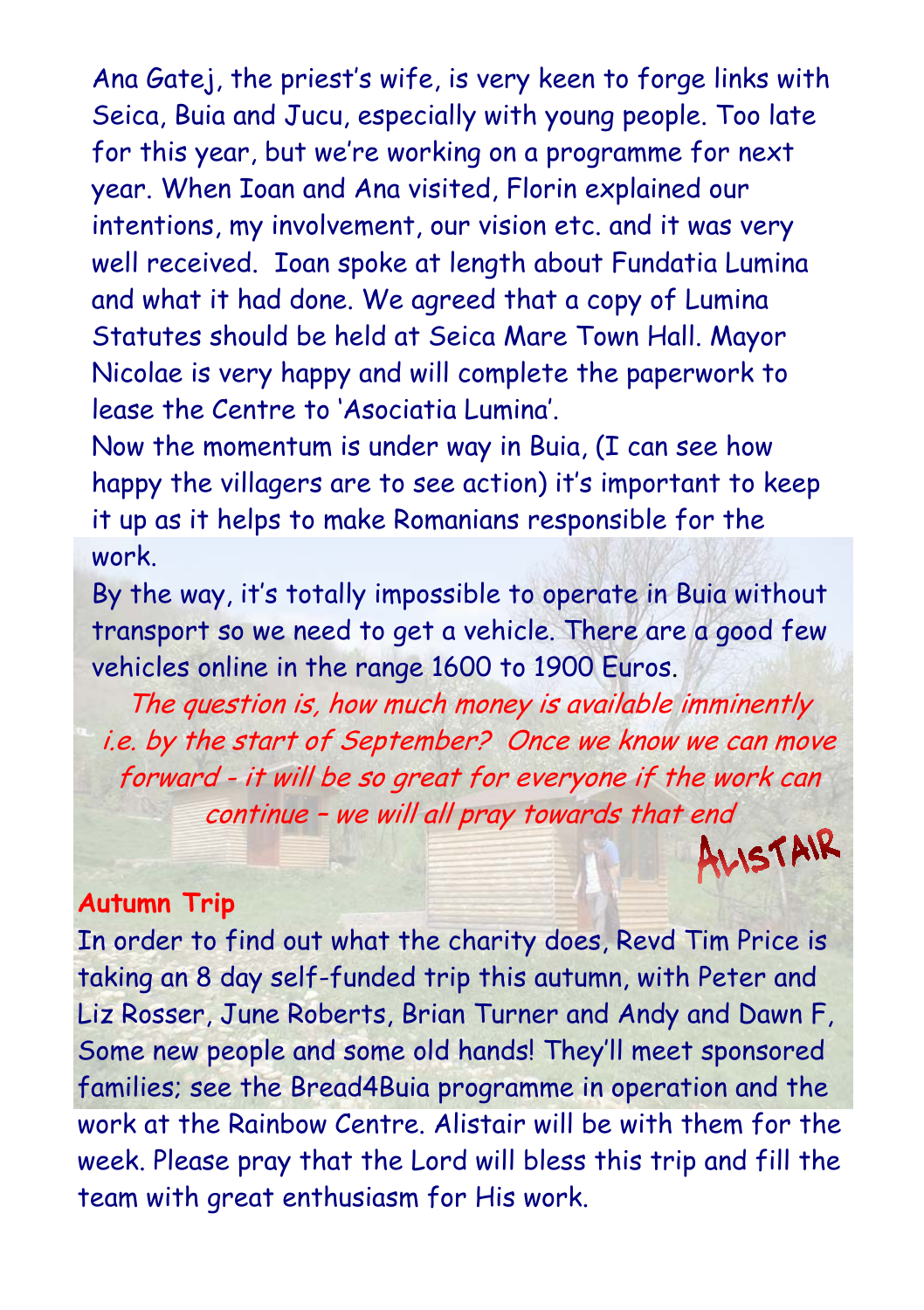Denisa has such sad eyes



**Denisa is** 8 years old, born with Spina Bifida, and paralysed from the waist down.

She needed orthopaedic boots to correct her 'foot-drop'. Money had been given in the UK for anyone in great distress, so it was left for the boots. This family has great faith and attends the local Pentecostal Church.

She also needed a new 'corset' and since the anniversary service this money has also been pledged – God is good and we give Him the praise. Nevertheless, this family would benefit from regular monthly support via the Family Programme, as would …

**little Alexandra,** who is just 3 and has cerebral palsy. Her mum takes her 25 miles to Sibiu several times a week for remedial exercises, and the family have seen a difference. BUT, in order to get to Sibiu, mum has to **hitch hike** with her heavy little 'bundle'. She can't afford public transport.

And, there are many other young children needing to come into the **Family Sponsorship Programme** who would so appreciate love



and care from a family in the UK